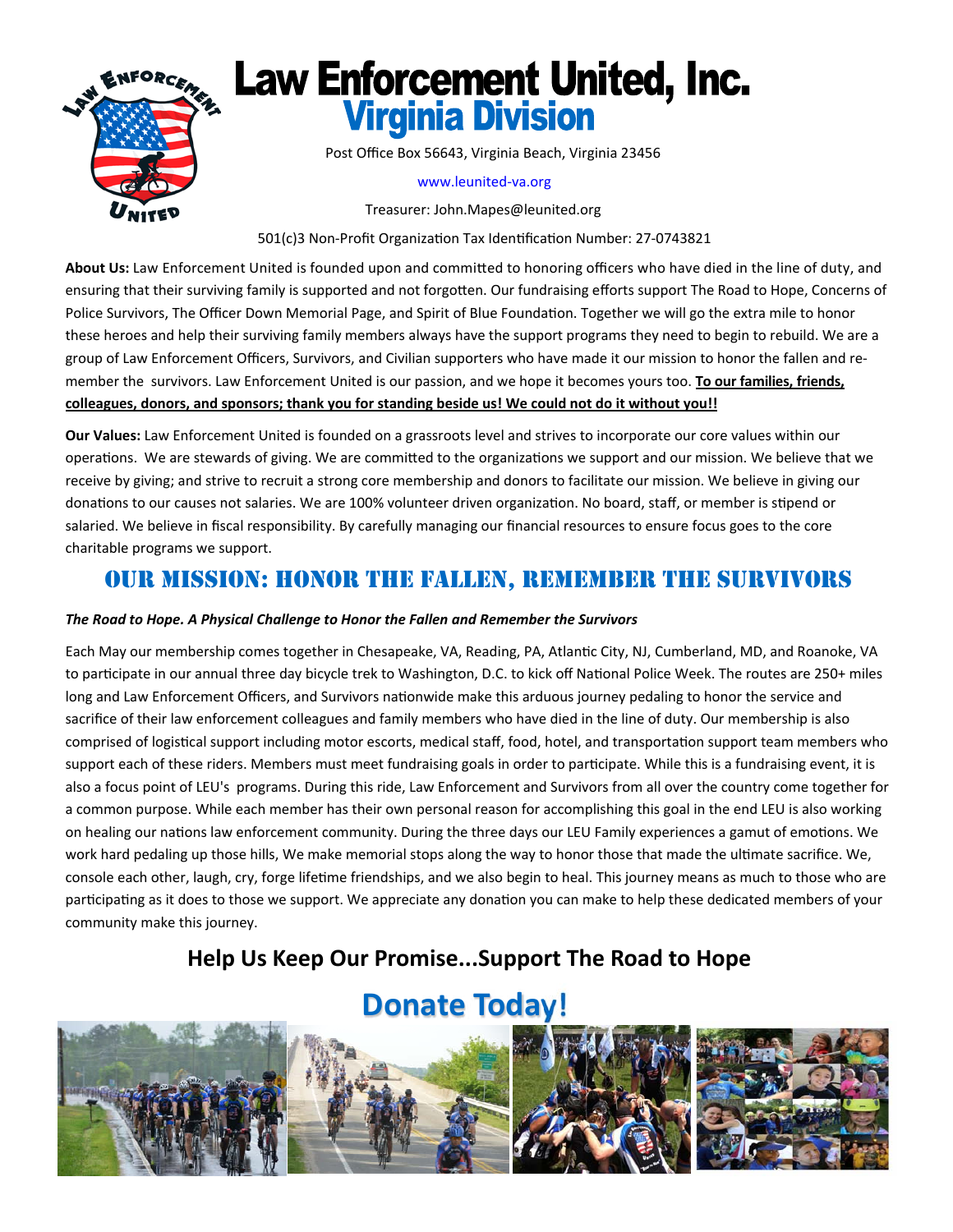

501(c)3 Non-Profit Organization Tax Identification Number: 27-0743821. All Donations are Tax Deductible www.Leunited‐va.org

Hello I am contacting you today about an opportunity to change lives. As you know Law Enforcement across the country has been faced with many challenges and sadly many have made the ultimate sacrifice in the line of duty. Too many families are now faced with a horrific loss of their loved one and have the daunting task of picking up the pieces as they try and move forward. You can help them rebuild. I am a member of Law Enforcement United, and while there are many worth while charities across the nation, let me give you some information on why ours is different:

About Us: Law Enforcement United is founded upon and committed to honoring officers who have died in the line of duty, and ensuring that their surviving family is supported and not forgotten. Our fundraising efforts support The Road to Hope, Concerns of Police Survivors, The Officer Down Memorial Page, and Spirit of Blue Foundation. Together we will go the extra mile to honor these heroes and help their surviving family members always have the support programs they need to begin to rebuild. We are a group of Law Enforcement Officers, Survivors, and Civilian supporters who have made it our mission to honor the fallen and re‐ member the survivors. Law Enforcement United is our passion, and we hope it becomes yours too. **To our families, friends, colleagues, donors, and sponsors; thank you for standing beside us! We could not do it without you!!** 

**Our Values:** Law Enforcement United is founded on a grassroots level and strives to incorporate our core values within our operations. We are stewards of giving. We are committed to the organizations we support and our mission. We believe that we receive by giving; and strive to recruit a strong core membership and donors to facilitate our mission. We believe in giving our donations to our causes not salaries. We are 100% volunteer driven organization. No board, staff, or member is stipend or salaried. We believe in fiscal responsibility. By carefully managing our financial resources to ensure focus goes to the core charitable programs we support.

### OUR MISSION: HONOR THE FALLEN, REMEMBER THE SURVIVORS

#### *The Road to Hope. A Physical Challenge to Honor the Fallen and Remember the Survivors*

Each May our membership comes together in Chesapeake, VA, Reading, PA, Atlantic City, NJ, Cumberland, MD, and Roanoke, VA to participate in our annual three day bicycle trek to Washington, D.C. to kick off National Police Week. The routes are 250+ miles long and Law Enforcement Officers, and Survivors nationwide make this arduous journey pedaling to honor the service and sacrifice of their law enforcement colleagues and family members who have died in the line of duty. Our membership is also comprised of logistical support including motor escorts, medical staff, food, hotel, and transportation support team members who support each of these riders. Members must meet fundraising goals in order to participate. While this is a fundraising event, it is also a focus point of LEU's programs. During this ride, Law Enforcement and Survivors from all over the country come together for a common purpose. While each member has their own personal reason for accomplishing this goal in the end LEU is also working on healing our nations law enforcement community. During the three days our LEU Family experiences a gamut of emotions. We work hard pedaling up those hills, we make memorial stops along the way to honor those that made the ultimate sacrifice. We console each other, laugh, cry, forge lifetime friendships, and we also begin to heal. This journey means as much to those who are participating as it does to those we support. We appreciate any donation you can make to help these dedicated members of your community make this journey.

If you can help, Please visit my fundraising page:

This page will take credit card and e-check donations.

My fundraising Goal is: \$\_\_\_\_\_\_\_\_\_\_\_\_\_\_\_\_\_ My Fundraising Deadline Date is : April 1st \_\_\_\_\_\_\_\_\_\_\_\_\_\_\_\_\_\_\_\_\_\_\_\_\_\_\_\_\_

**Warm Regards,** 

### **Help Us Keep Our Promise...Support The Road to Hope**

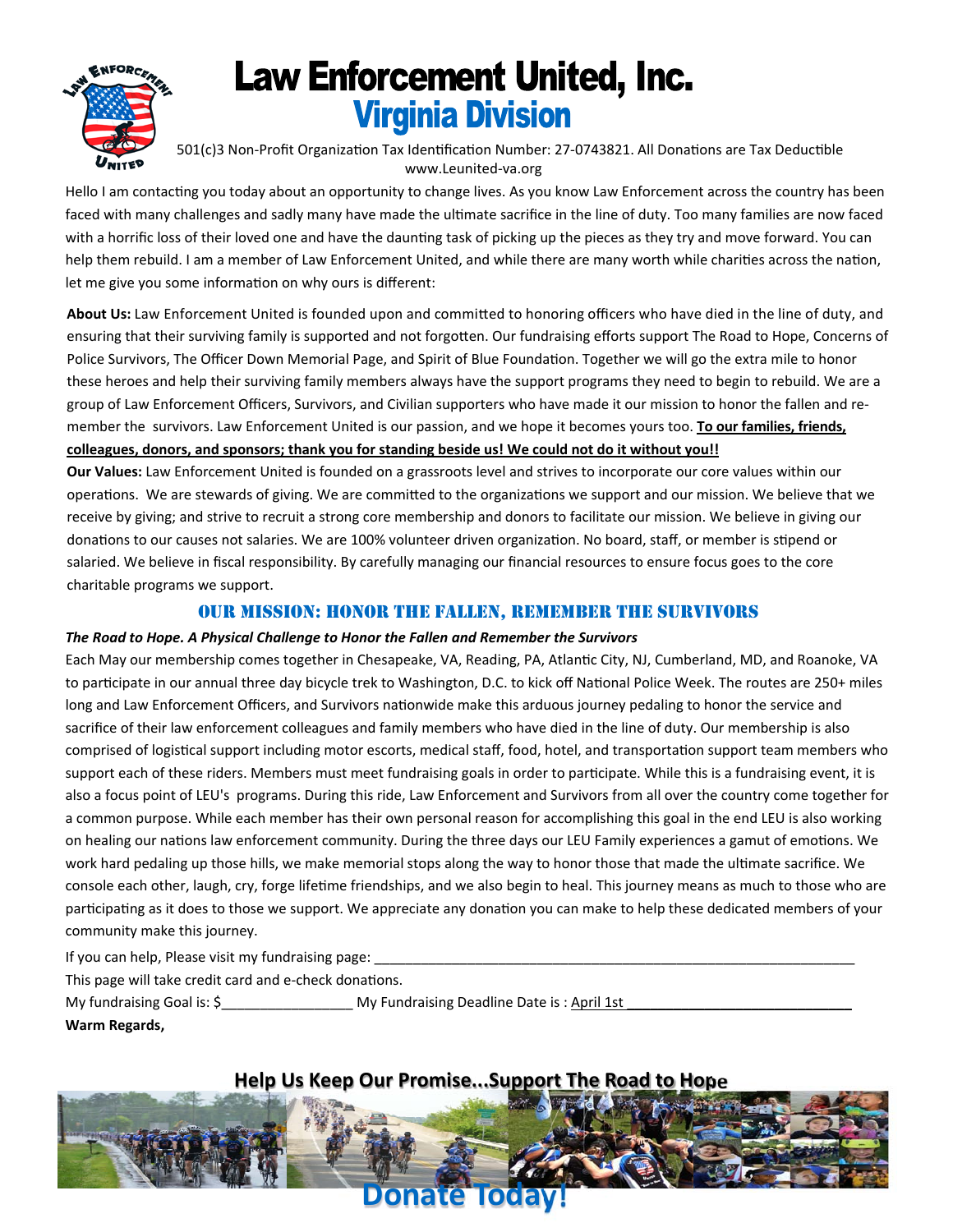

501(c)3 Non-Profit Organization Tax Identification Number: 27-0743821. All Donations are Tax Deductible www.Leunited‐va.org

Hello I am contacting you today about an opportunity to change lives. As you know Law Enforcement across the country has been faced with many challenges and sadly many have made the ultimate sacrifice in the line of duty. Too many families are now faced with a horrific loss of their loved one and have the daunting task of picking up the pieces as they try and move forward. You can help them rebuild. I am a member of Law Enforcement United, and while there are many worth while charities across the nation, let me give you some information on why ours is different:

About Us: Law Enforcement United is founded upon and committed to honoring officers who have died in the line of duty, and ensuring that their surviving family is supported and not forgotten. Our fundraising efforts support The Road to Hope, Concerns of Police Survivors, The Officer Down Memorial Page, and Spirit of Blue Foundation. Together we will go the extra mile to honor these heroes and help their surviving family members always have the support programs they need to begin to rebuild. We are a group of Law Enforcement Officers, Survivors, and Civilian supporters who have made it our mission to honor the fallen and re‐ member the survivors. Law Enforcement United is our passion, and we hope it becomes yours too. **To our families, friends,** 

### OUR MISSION: HONOR THE FALLEN, REMEMBER THE SURVIVORS

#### *The Road to Hope. A Physical Challenge to Honor the Fallen and Remember the Survivors*

Each May our membership comes together in Chesapeake, VA, Reading, PA, Atlantic City, NJ, Cumberland, MD, and Roanoke, VA to participate in our annual three day bicycle trek to Washington, D.C. to kick off National Police Week. The routes are 250+ miles long and Law Enforcement Officers, and Survivors nationwide make this arduous journey pedaling to honor the service and sacrifice of their law enforcement colleagues and family members who have died in the line of duty. Our membership is also comprised of logistical support including motor escorts, medical staff, food, hotel, and transportation support team members who support each of these riders. Members must meet fundraising goals in order to participate. While this is a fundraising event, it is also a focus point of LEU's programs. During this ride, Law Enforcement and Survivors from all over the country come together for a common purpose. While each member has their own personal reason for accomplishing this goal in the end LEU is also working on healing our nations law enforcement community. During the three days our LEU Family experiences a gamut of emotions. We work hard pedaling up those hills, we make memorial stops along the way to honor those that made the ultimate sacrifice. We console each other, laugh, cry, forge lifetime friendships, and we also begin to heal. This journey means as much to those who are participating as it does to those we support. We appreciate any donation you can make to help these dedicated members of your community make this journey.

If you can help, Please visit my fundraising page: This page will take credit card and e-check donations. All donations are tax deductible.

My fundraising Goal is: \$\_\_\_\_\_\_\_\_\_\_\_\_\_\_\_\_\_ My Fundraising Deadline Date is : April 1st \_\_\_\_\_\_\_\_\_\_\_\_\_\_\_\_\_\_\_\_\_\_\_\_\_\_\_\_\_

**Warm Regards,** 

### **Help Us Keep Our Promise...Support The Road to Hope**

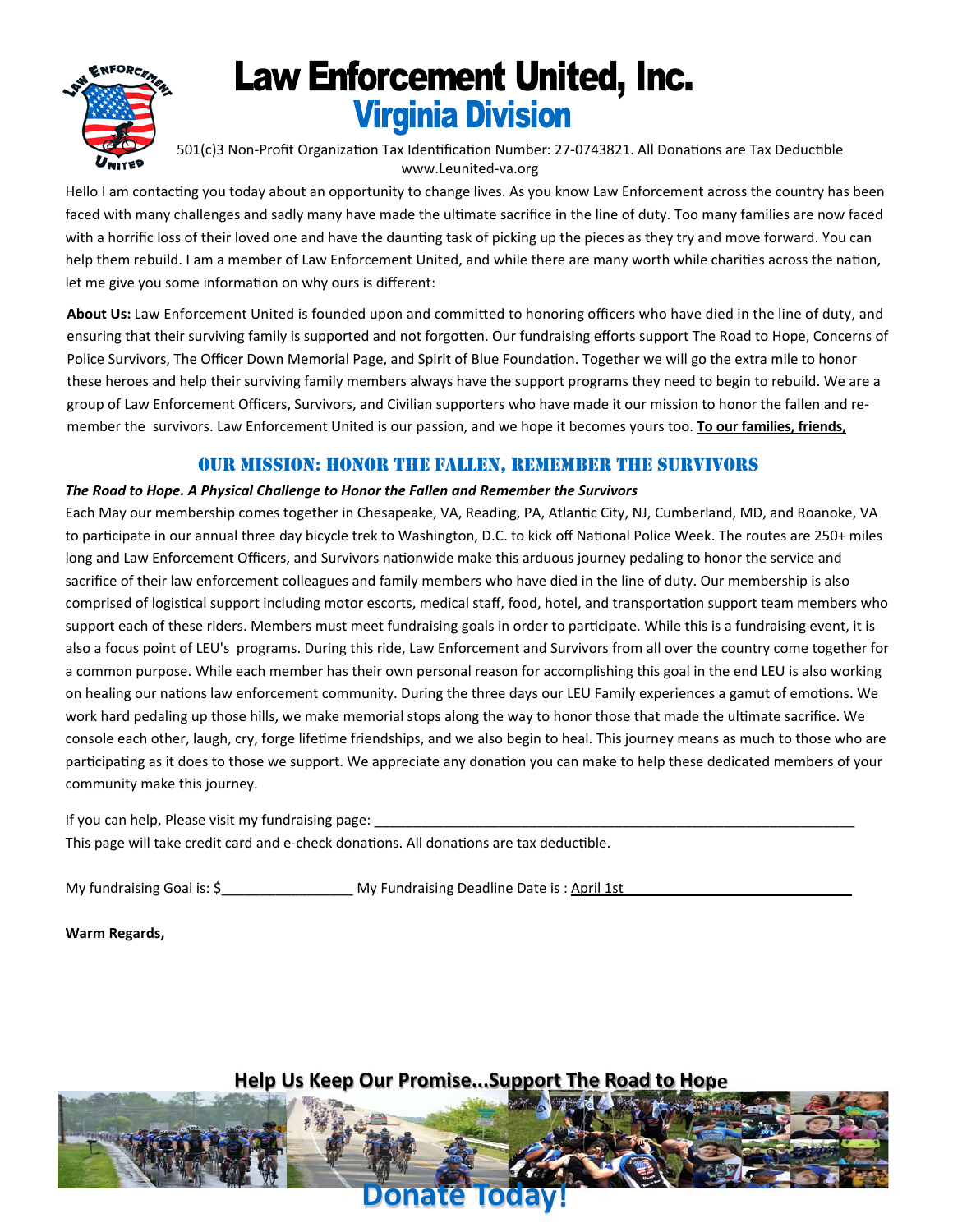

501(c)3 Non-Profit Organization Tax Identification Number: 27-0743821. All Donations are Tax Deductible www.Leunited-va.org

Thank you for supporting Law Enforcement United. As you know Law Enforcement across the country has been faced with many challenges and sadly many have made the ultimate sacrifice in the line of duty. Too many families are now faced with a horrific loss of their loved one and have the daunting task of picking up the pieces as they try and move forward. You can help them rebuild. I am a member of Law Enforcement United, and while there are many worth while charities across the nation, let me give you some information on why ours is different: Law Enforcement United is founded upon and committed to honoring officers who have died in the line of duty, and ensuring that their surviving family is supported and not forgotten. Our fundraising efforts support The Road to Hope, Concerns of Police Survivors, The Officer Down Memorial Page, and Spirit of Blue Foundation. Together we will go the extra mile to honor these heroes and help their surviving family members always have the support programs they need to begin to rebuild. We are a group of Law Enforcement Officers, Survivors, and Civilian supporters who have made it our mission to honor the fallen and remember the survivors. Law Enforcement United is our passion, and we hope it becomes yours too. To our families, friends, colleagues, donors, and sponsors; thank you for standing beside us! We could not do it without you!!

### **OUR MISSION: HONOR THE FALLEN, REMEMBER THE SURVIVORS**

#### The Road to Hope. A Physical Challenge to Honor the Fallen and Remember the Survivors

Each May our membership comes together in Chesapeake, VA, Reading, PA, Atlantic City, NJ, Cumberland, MD, and Roanoke, VA to participate in our annual three day bicycle trek to Washington, D.C. to kick off National Police Week. The routes are 250+ miles long and Law Enforcement Officers, and Survivors nationwide make this arduous journey pedaling to honor the service and sacrifice of their law enforcement colleagues and family members who have died in the line of duty. Our membership is also comprised of logistical support including motor escorts, medical staff, food, hotel, and transportation support team members who support each of these riders. Members must meet fundraising goals in order to participate. While this is a fundraising event, it is also a focus point of LEU's programs. During this ride, Law Enforcement and Survivors from all over the country come together for a common purpose. While each member has their own personal reason for accomplishing this goal in the end LEU is also working on healing our nations law enforcement community. During the three days our LEU Family experiences a gamut of emotions. We work hard pedaling up those hills, we make memorial stops along the way to honor those that made the ultimate sacrifice. We console each other, laugh, cry, forge lifetime friendships, and we also begin to heal. This journey means as much to those who are participating as it does to those we support. We appreciate any donation you can make to help these dedicated members of your community make this journey.

### Help Us Keep Our Promise...Support The Road to Hope

| Donation Form (Please submit with your donation) Checks should be payable to Law Enforcement United, Inc.                                                    |       |  |                           |
|--------------------------------------------------------------------------------------------------------------------------------------------------------------|-------|--|---------------------------|
| Donation Date: ___________________Donation Amount: _____________________________ Anonymous Donation? ________________                                        |       |  |                           |
|                                                                                                                                                              |       |  |                           |
|                                                                                                                                                              |       |  |                           |
|                                                                                                                                                              |       |  | (Receipt will be emailed) |
|                                                                                                                                                              |       |  |                           |
| I acknowledge that this donation will be deposited electronically through LEU's Member Planet Payment Processing Site. Signature must be present to process. |       |  |                           |
| <b>Donor Signature:</b>                                                                                                                                      | Date: |  |                           |